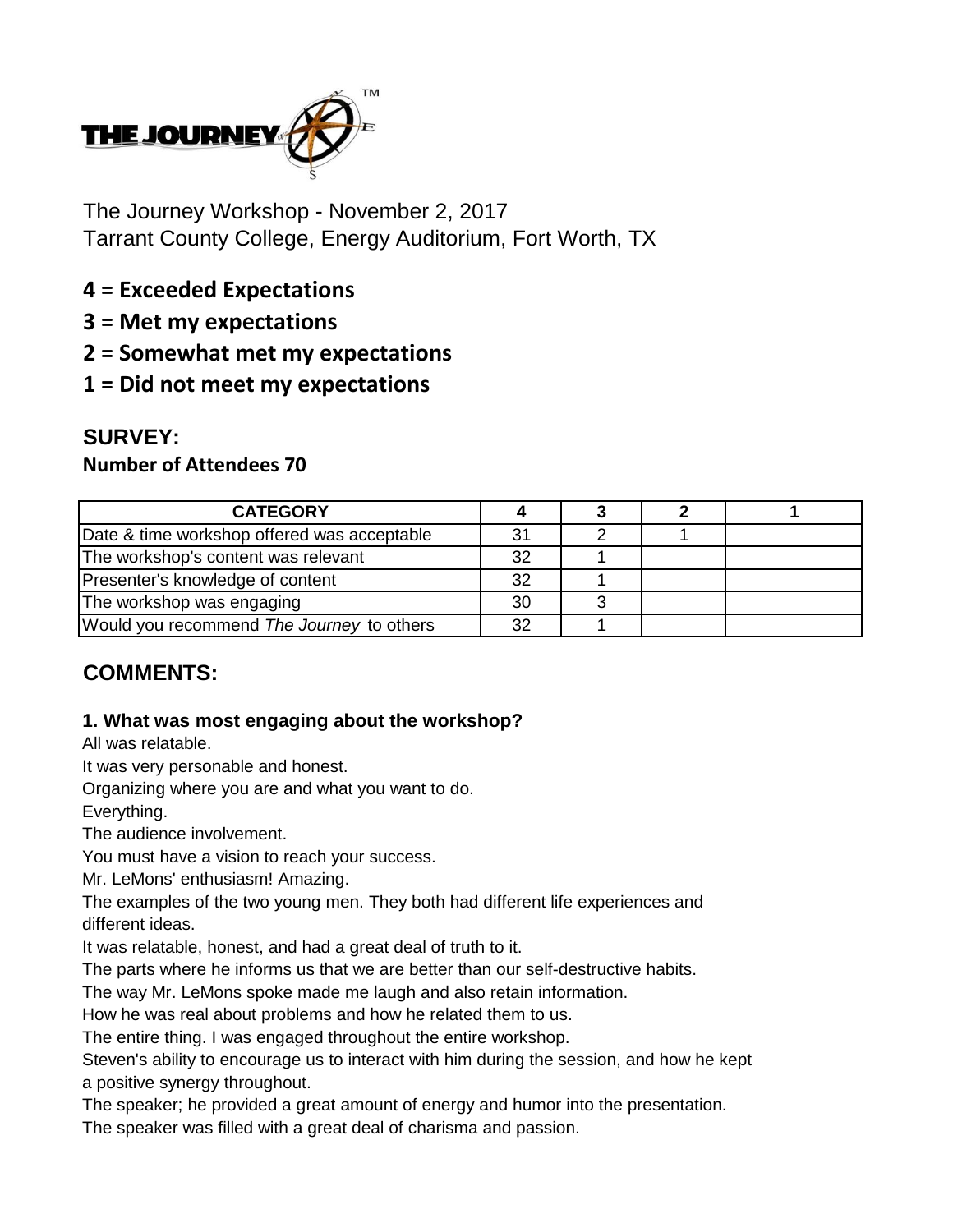The speaker's passion about making the workshop understandable to everyone. It shows our reality and allows us time to reflect.

### **2. What part(s) of the content do you feel will benefit you most?**

The meaning and sudden realization of knowing what the journey really is. It connected me to me and enabled me to become myself. The 'plan.'

The 'Circle' diagram.

Getting out of the 'Circle.'

Driving yourself to improvement and believing you can achieve without crashing.

The quotes that were in the slides.

Breaking out of the 'Circle.' The road to success and the five reasons why you crash.

Where he addresses overcoming issues that we can relate to. It gives the listener's hope. Creating of a plan and goal.

All of it was inspiring. Tapped all parts of my life.

A planner.

The analogy of why airplanes crash and how it is related to people failing.

The Guidebook.

The example of an air crash and my life.

Breaking free of the 'Circle.'

The 'Circle' and knowing that you must make a calculated risk to break free from it. The 'Sidetrip.'

#### **3. What additional comments would you like to share with others who are undecided about attending The Journey?**

It was extremely engaging and very informative.

Thank you, Mr. LeMons.

Glad I ended up attending.

I was about ready to give up but came in for reinforcement….I will not quit!

Great workshop! Loved every minute. Looking forward to the next one.

It was awesome! It helps you open your eyes to things and what could be holding you back from succeeding.

You will never know until you go.

If you sit up wondering if you're capable of in life and need support, come listen.

It is a great experience. It allows you to see the world in a different way. A better way.

It was engaging and it had value points that you can use throughout your life.

Go. You won't be sorry.

Do it. I did not want to come, but I did. It was fantastic!

People who come will benefit regardless of their position in life and career.

Most encouraging lessons for life!

More workshops like this should be hosted more often.

Steven, you are awesome! Thank you.

Awesome! Amen! It was a blessing. Thanks for sharing your gift.

Fantastic speaker. Wish I had, had this workshop before attending and receiving my bachelor's degree.

This was cool and very engaging, and eye-opening.